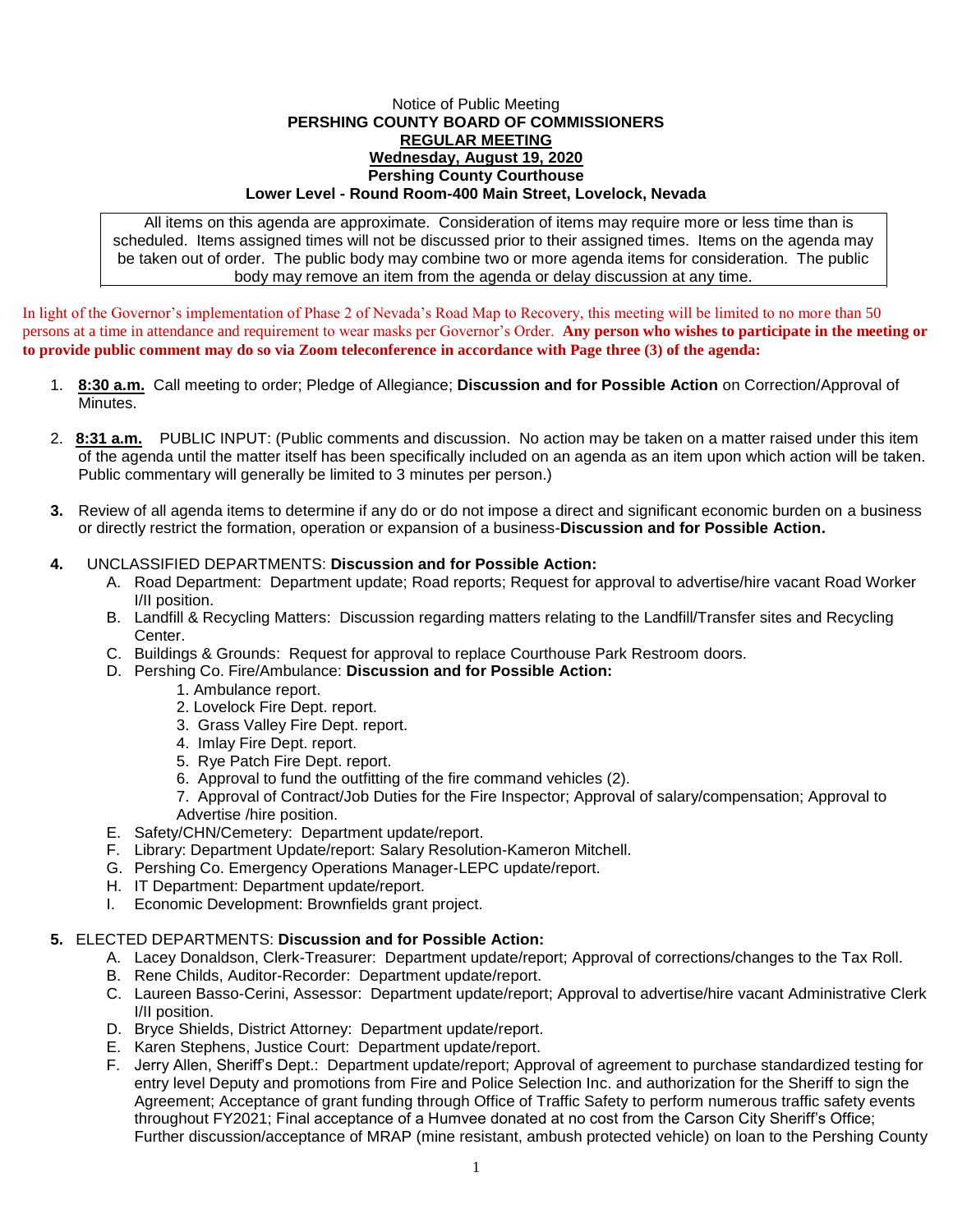Sheriff's Office; Approval to spend allocated funds set aside in the capital Outlay-Building Fund for PCSO radio upgrade not to exceed \$130,000.00 as well as upgrade for the Dispatch Consoles not to exceed \$193,000.00.

- 6. Update on progress of site location, design, funding, amenities and construction of future Law Enforcement Center-**Discussion and for Possible Action**.
- 7. Proclamations and Awards: **Discussion and for Possible Action**-(The Pershing County Board of Commissioners may make a Proclamation or present a service or other award on behalf of the County) **5 Year Certificate/Pin**-Mandy Springer.
- 8. **9:30 a.m**. Cemetery Board-Dale Talcott, Chairman: Update on parcel survey for Unionville Cemetery; Quote from John Milton, Desert Mountain Surveying for a cost of \$1575.00 and approval to proceed with survey; Update on Lone Mountain Cemetery, Chinese Cemetery and Big Meadow Cemetery- **Discussion and for Possible Action**.
- 9. Grass Valley Advisory Board: Update on matters relating to the Grass Valley area.
- 10. Derby Field Airport: Update on matters relating to the Derby Field Airport; Approval of Grant Notice of Award for Improvements to Derby Field Terminal Area Fencing & Gate in the amount of \$189,283.00- **Discussion and for Possible Action**.
- 11. Board Appointments/Resignations: Debt Management Board; Big Meadow Soil Conservation District-County Appointment **Discussion and for Possible Action**.
- 12. **10:00 a.m.** PLANNING AND BUILDING DEPARTMENT/IMLAY WATER SYSTEM MATTERS: Update on matters relating to the Planning and Building Department/Imlay Water System- **Discussion and for Possible Action**. A. Discussion regarding raising business license fees and seeking authorization from the Nevada State Department of Taxation to increase the fees in accordance with NRS 354.5989.
- **13.** CARES FUNDING: Approval of expenditure plan; Update from Emergency Operations and Re-evaluation of Resolution 20- 03-02, Declaration of Emergency relating to the COVID-19 (Corona Virus); Discussion regarding Economic Recovery for Pershing County; Discussion regarding impact to the Pershing County Budget for FY2020-2021;-**Discussion and for Possible Action.**
- 14. Litigation Meeting.
- 15. Report from Legal Counsel.
- 16. Report from Administrative Assistant/HR Rep.-County Commissioner's Office.
- 17. Items for future agendas- **Discussion and for Possible Action.**
- 18. Correspondence.
- 19. Matters of the Board for Discussion.

Board Member reports. Board Liaison reports. (Nevada Works, Safety, Hospital Board, Emergency Management, Cemetery, Recreation Board, WNDD, Pe. Co. Economic Dev./ , Community Center, Airport Advisory Board; Museum Advisory Board, Library Board, Senior Center Advisory Board, Central Nevada Water Authority, Planning Board, Broadband Advisory Board, 911 Committee, Solid Waste Management Recycling Advisory Board, Pe. Co. Volunteer Advisory Board, T. V. Board, Frontier Coalition, Humboldt River Water Basin Authority.)

- 20. PUBLIC INPUT: (Public comments and discussion. No action may be taken on a matter raised under this item of the agenda until the matter itself has been specifically included on an agenda as an item upon which action will be taken. Public commentary will generally be limited to 3 minutes per person.)
- 21. Approval of Vouchers-**Discussion and for Possible Action**.
	- **NOTICE:** The County Commission may by law receive information from legal counsel regarding potential or existing litigation involving a matter over which the County Commission has supervision, control, jurisdiction or advisory power, and such gathering does not constitute a meeting of the County Commission pursuant to Nevada Revised Statutes **241.015.**